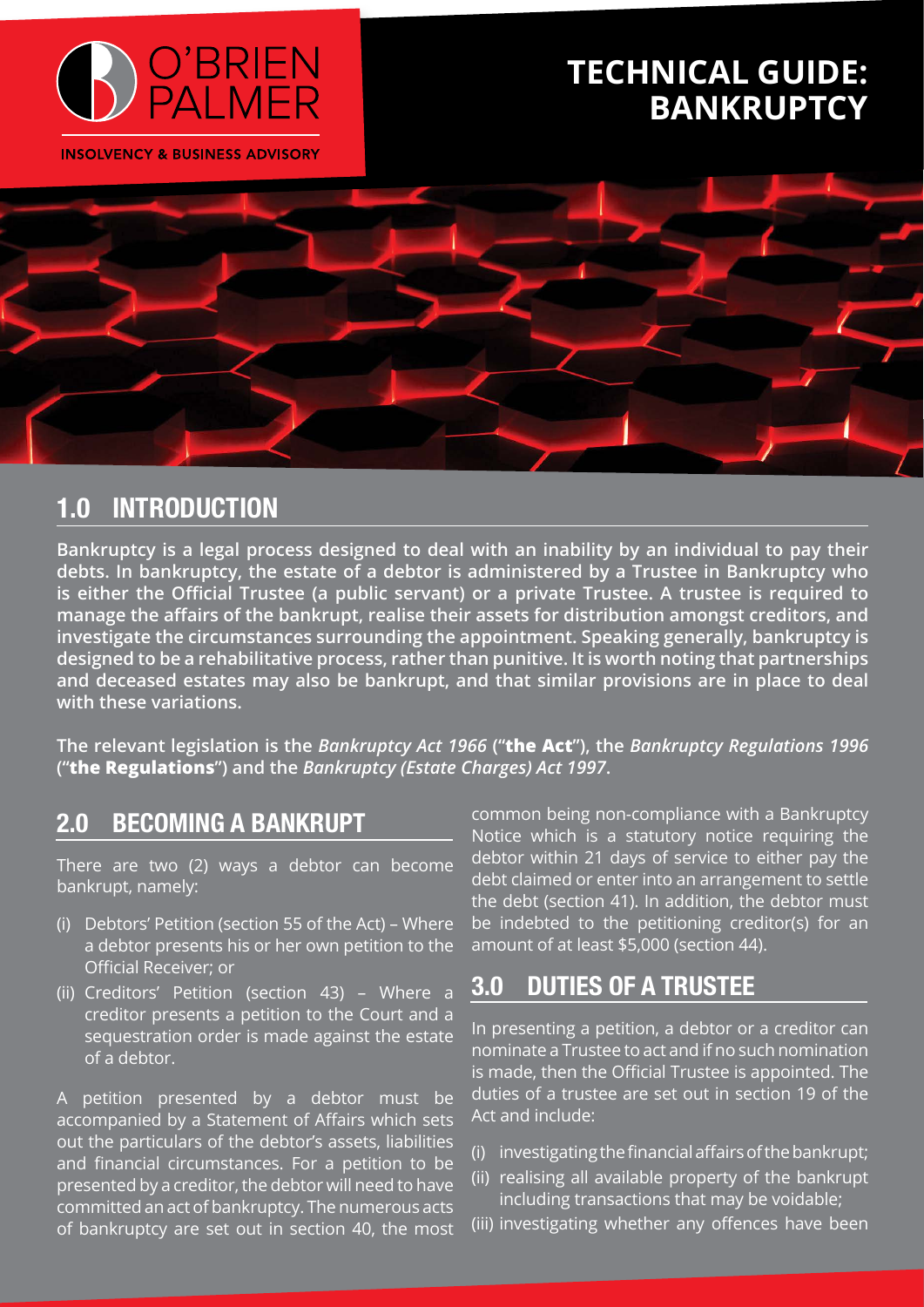

committed by the bankrupt and if so, reporting those offences accordingly; and

(iv) distributing to creditors realised funds in accordance with the Act.

## **4.0 DUTIES OF A BANKRUPT**

Where a sequestration order is made, a bankrupt is required pursuant to section 54 of the Act to make out and file with the Official Receiver a Statement of Affairs which requires primarily particulars of assets and liabilities.

The general duties of a bankrupt are set out in section 77 and include:

- (i) providing books and records to the Trustee together with his or her passport;
- (ii) providing such information about the bankrupt's conduct and examinable affairs that the Trustee reasonably requires;
- (iii) attending upon the Trustee as he or she reasonably requires; and
- (iv) disclosing to the Trustee divisible property that is acquired by or devolves upon the bankrupt prior to discharge.

In addition, a bankrupt has obligations pursuant to the income contribution regime set out in the Act and in particular the obligation to:

- a. provide information in relation to income, derived and to be derived (section 139U);
- b. pay assessed income contribution amounts to the Trustee (section 139P).

Further comment in relation to income contributions is made in section 6 hereof.

### **5.0 PROPERTY OF THE BANKRUPT**

#### **5.1 Vesting of Property**

Where a debtor becomes bankrupt, his or her property vests forthwith in the trustee (subsection 58(1) of the Act). Property is defined in section 5 of the Act to include "real or personal property of every description, whether situate in Australia or elsewhere, and includes any estate, interest or profit, whether present or future, vested or

contingent, arising out of or incident to any such real or personal property".

Property acquired after bankruptcy and before discharge also vests in the Trustee as soon as it is acquired by, or devolves on the bankrupt (subsection 58(2)). A good example of after-acquired property is the receipt of an inheritance.

#### **5.2 Property Divisible to Creditors**

All property of a bankrupt that belonged to, or was vested, in a bankrupt at the commencement of a bankruptcy, and all after-acquired property of the bankrupt is property divisible amongst the creditors of the bankrupt (sub-section 116(1)(a) of the Act). However there are limitations on what constitutes divisible property.

#### **5.3 Property not Divisible Amongst Creditors**

In accordance with sub-section 116(2) of the Act, certain property of a bankrupt is not divisible amongst creditors. This property includes the following:

- (i) Property held in trust for another person (subsection 116(2)(a));
- (ii) Necessary clothing and household property and such other household property that creditors may resolve (subsection 116(2)(b));
- (iii) Items of sentimental value, including awards of sporting, cultural, military or academic nature, as creditors may resolve (subsection 116(2)(c));
- (iv) Property that is used by the bankrupt in earning income by personal exertion whose aggregate value does not exceed an indexed value (currently \$3,700) and such other equipment as the creditors may resolve or the Court may order (subsection 116(2)(d));
- (v) Property used primarily as a method of transportup to an indexed value (currently \$7,600) (subsection 116(2)(ca));
- (vi) Subject to certain conditions, life assurance and endowment assurance policies and proceeds from the policies in respect of the bankrupt and the bankrupt's spouse and the bankrupt's interest in superannuation policies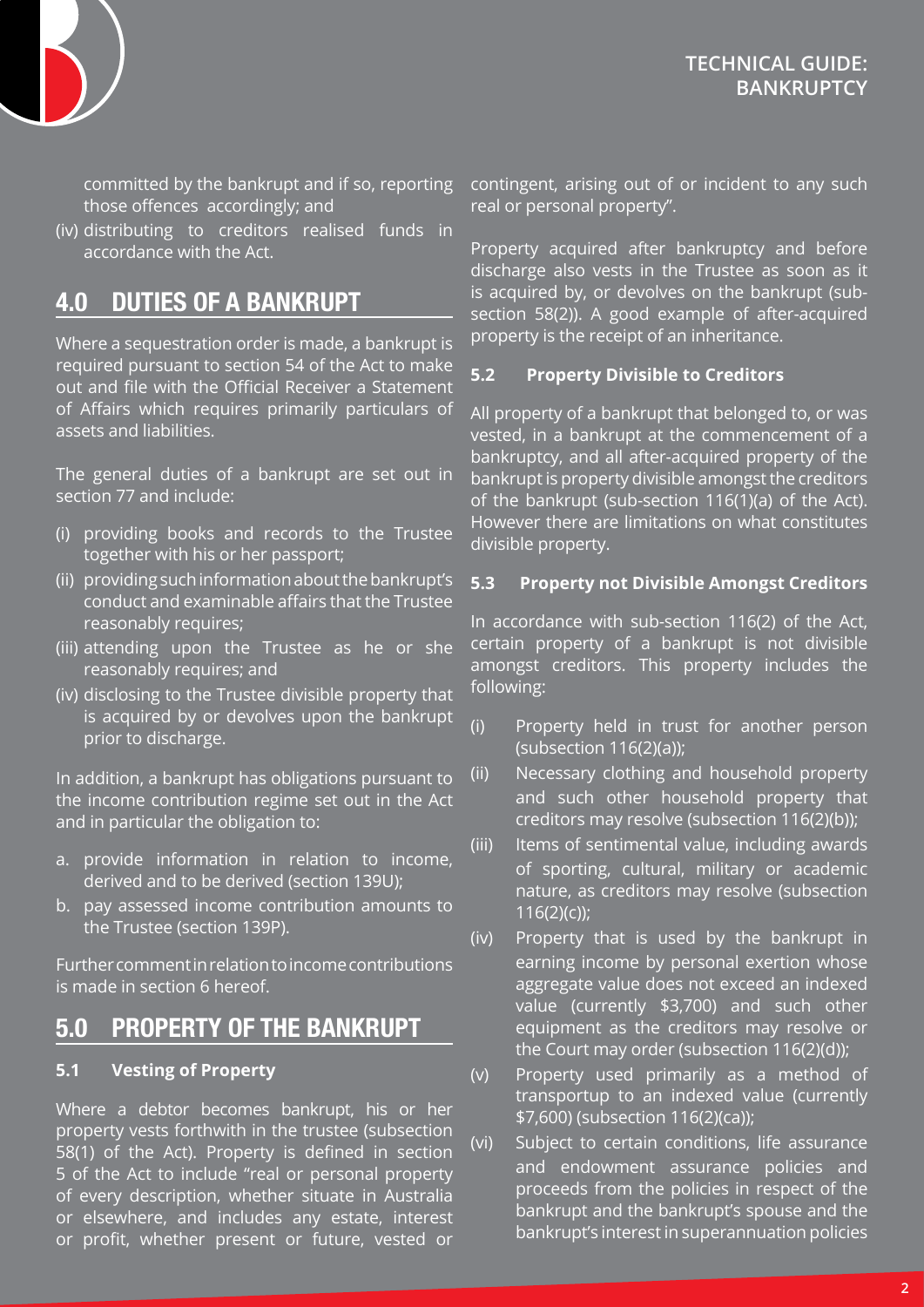

and proceeds thereof (subsection 116(2)(d));

- (vii) Any right of the bankrupt to recover compensation, damages and right of action for the death, personal injury or wrongs to oneself, their spouse or any family member (subsection (116(2)(g));
- (viii) Property subject to orders under the Family Law Act 1975 (subsections 116(2) (q) and (r)).

### **6.0 INCOME CONTRIBUTIONS**

As noted earlier herein, If a debtor receives or is deemed to have received income above indexed amounts, then the debtor is liable to make contributions to his or her bankrupt estate. The definition of income is very broad and includes income from personal exertion, loans from associated entities, and taxable fringe benefits (section 139L of the Act).

The amount of the amount of the contribution required to be paid by a bankrupt is 50% of the after tax income which exceeds the "actual income threshold amount" (section 139S).

The actual income threshold amount is the amount of income a bankrupt may earn upon which no contribution is payable. In accordance with section 139K, the threshold amount is determined by reference to the number of dependants for whom the bankrupt is responsible. The current amounts, which are updated twice yearly, are set out in the table below.

| <b>Number of Dependants</b> | <b>Threshold Amount</b> |
|-----------------------------|-------------------------|
| $\overline{0}$              | \$53,653.60             |
| $\mathbf{1}$                | \$63,311.25             |
| 2                           | \$68,140.07             |
| 3                           | \$70,822.75             |
| $\overline{4}$              | \$71,895.82             |
| Over 4                      | \$72,968.90             |

For further information in relation to income contributions, please refer to our newsletter Income Contributions & Accumulated Savings.

### **7.0 CONSEQUENCES OF BANKRUPTCY**

The main consequences of becoming a bankrupt include the following;

- (i) Particulars of the bankruptcy will be recorded on the National Personal Insolvency Index for life.
- (ii) A bankrupt's credit rating will be affected for 7 years unless annulled prior to discharge.
- (iii) A bankrupt can become liable to make contributions from his or her income (section 139P of the Act).
- (iv) Property acquired after bankruptcy can vest in the Trustee (subsection 58(2).
- (v) A bankrupt cannot, without disclosing that he or she is an undischarged bankrupt, obtain credit (including the leasing or hiring of goods) or obtain goods or services from a person for an amount greater than an indexed amount (currently \$5,447) (subsections 269(1)(a) to (ad)).
- (vi) A bankrupt cannot carry on business alone or in partnership, under a name other than their own unless he or she discloses their real name and the fact that he or she is an undischarged bankrupt (subsection 269(b)).
- (vii) A bankrupt is allowed to travel overseas but only with the written consent of the Trustee who may impose conditions upon giving consent (subsection 272(2)).
- (viii) A bankrupt is disqualified from acting as director and managing a corporation (subsection 206B(3) of the Corporations Act 2001).
- (ix) Creditors are unable to enforce any remedy against the bankrupt or his or her property in respect of a provable debt nor are creditors able, except with leave of the Court, to commence any legal proceedings in respect of a provable debt or take any fresh step in such a proceeding (subsection 58(3)).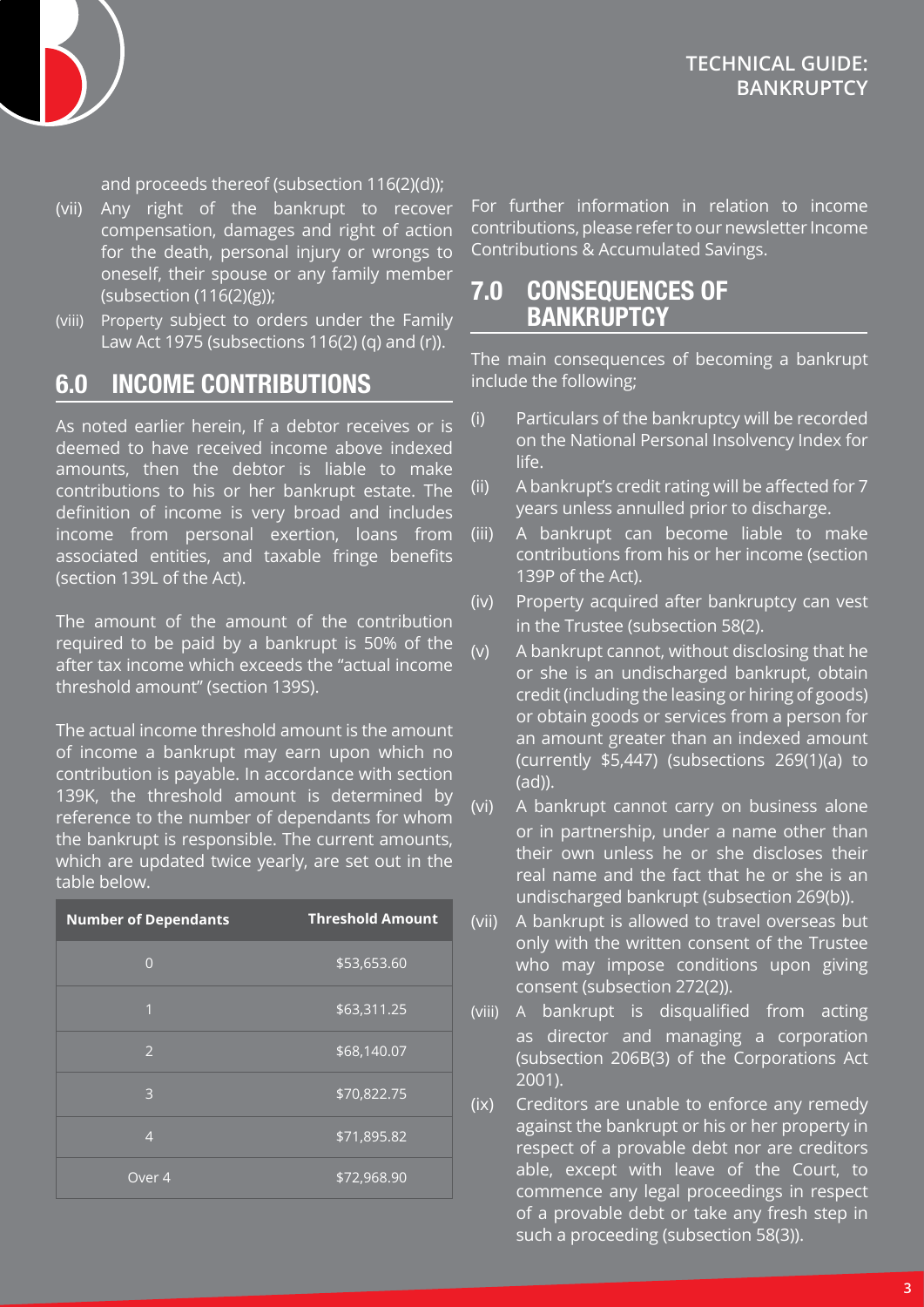

### **8.0 VOID TRANSACTIONS**

Realisations from transactions that are void against a Trustee are divisible property of a bankrupt. The transactions that are potentially voidable are listed below:

#### **8.1 Undervalued Transactions**

Section 120 of the Act applies to transfers of property for nil consideration or consideration that was less than market value that took place 5 years before the date of bankruptcy. However, the transfer is not void in the case of a transfer to a related party, if the transfer took place more than 4 years before the commencement of bankruptcy and the transferee proves that at the time of the transfer, the transferor was solvent. In any other case, the time period is 2 years.

#### **8.2 Transfers to Defeat Creditors**

Section 121 of the Act applies to transfers of property where the transferor's main purpose was to either prevent the transferred property from becoming divisible property of the bankrupt or, to hinder or delay the process of making property available for division amongst the bankrupt's creditors. There is no time limit to attack these transfers.

#### **8.3 Preference Payments**

Section 122 of the Act applies to transfers of property which had the effect of giving the creditor a preference, priority or advantage over other creditors. In the case of a creditor's petition, the transfer must have been made in the period beginning 6 months before the presentation of the petition and ending immediately before the date of bankruptcy. The same applies to a debtor's petition where there is no creditor's petition pending. If there is a creditor's petition pending, then the transfer must have been made in the period beginning on the commencement of the debtor's bankruptcy and ending immediately before the date of bankruptcy.

#### **8.4 Protection of Certain Transfers**

Subsection 123(1) of the Act, certain transfers and transactions are not void against the Trustee if:

- (i) the transaction took place before the day on which the debtor became a bankrupt;
- (ii) the person, other than the debtor, with whom it took place, did not, at the time of the transaction, have notice of the presentation of the petition against the debtor; and
- (iii) the transaction was in good faith and in the ordinary course of business.

### **9.0 OFFENCES**

Offences committed under the Act have been categorized by the Australian Financial Security Authority as either compliance offences or complex offences.

#### **9.1 Compliance Offences**

Compliance offences are administrative–type offences where an individual, whether bankrupt or not, has failed to comply with a legislated requirement under the Act or the Regulations. Typical examples of these types of offences are:

- (i) failure to submit a Statement of Affairs (subsections 54(1) & (2));
- (ii) failure to provide evidence of income (subsection 139U(1));
- (iii) failure to disclose property and information (section 265(1))

The penalty for certain compliance offences can be 12 months imprisonment.

#### **9.2 Complex Offences**

Complex offences are those offences which do not fall within the definition of compliance offences. Examples of these types of offences are;

- (i) Concealment of property with intent to defraud (section 263(1));
- (ii) Obtaining credit without disclosing bankruptcy (section 269(1));
- (iii) Gambling or hazardous speculations (section 271);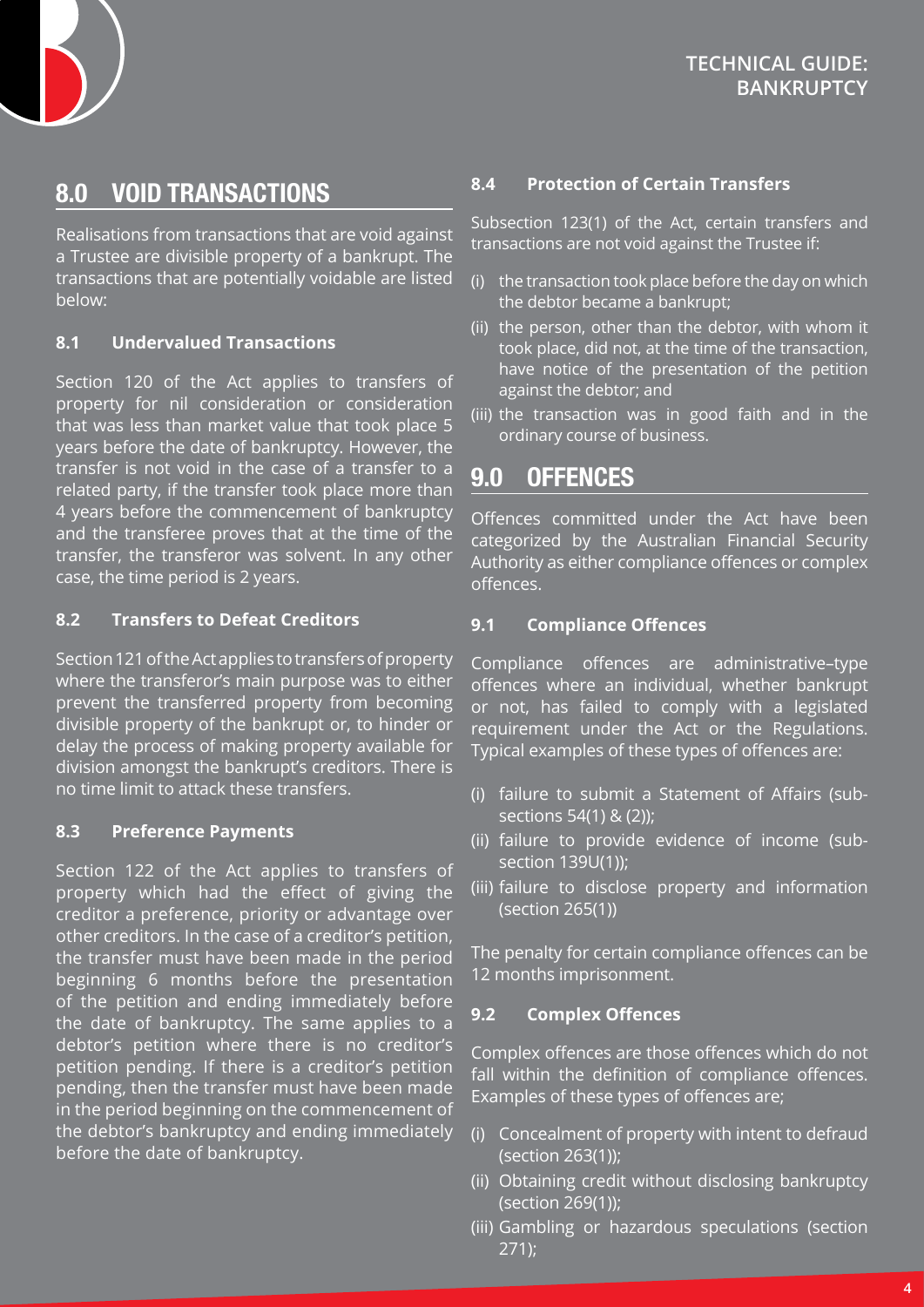

### **TECHNICAL GUIDE: BANKRUPTCY**

(iv) Leaving Australia with intent to defeat creditors (section 272)

The penalty for certain complex offences can be imprisonment for up to 5 years.

### **10.0 THE PERIOD OF BANKRUPTCY**

#### **10.1 Statutory Period**

Pursuant to section 149 of the Act, a bankrupt is automatically discharged three (3) years from the date he or she files with the Official Receiver a Statement of Affairs. However, if the conduct of the bankrupt is unsatisfactory, the Trustee can file on objection to extend the period of bankruptcy.

#### **10.2 Objection to Discharge**

Pursuant to section 149B of the Act, at any time before discharge, a Trustee may file with the Official Receiver a written notice of objection to the automatic discharge of a bankrupt. The numerous grounds upon which an objection can be made are set out in sub-section 149D(1) of the Act and include;

- (i) any transfer of property that is void pursuant to sections 120,121 or 122 of the Act (subsections 149D(1)(aa) and (ab));
- (ii) failure to provide particulars of income or expected income (subsection 149D(1)(e));
- (iii) failure to pay assessed income contributions (subsection 149D(1)(f));
- (iv) failure to disclose, whether intentionally or not, the bankrupts beneficial interest in any property (subsection 149D(1)(n)).

If an objection has taken effect, then subject to the ground(s) upon which the objection was made, the period of the bankruptcy will be extended by up to five (5) years.

#### **10.3 Early Discharge**

At any time before discharge, a debtor can seek an annulment:

(i) pursuant to subsection 73(1) of the Act by submitting a written proposal to the Trustee who must convene a meeting of creditors. The trustee may decline to convene the meeting if sufficient funds are not advanced to meet the costs of arranging and holding the meeting (subsection 73(5)). For the proposal to be accepted, creditors will need to pass a special resolution (subsection 74(5)), which requires a majority in number and at least 75% in value of creditors present to vote for the motion;

- (ii) pursuant to section 153A by advancing to the Trustee sufficient funds to pay out creditors in full (including interest on interest-bearing debts) plus the costs of the bankruptcy;
- (iii) pursuant section 153B by making an application to the Court. If the Court is satisfied that a sequestration order should not have been made or in the case of a debtor's petition, that petition should not have been presented or accepted, the Court may make an order annulling the bankruptcy.

## **11.0 EFFECT OF DISCHARGE**

On discharge from bankruptcy, a debtor is released from all debts (including secured debts), whether or not in the case of a secured debt, the secured creditor has surrendered his or her security for the benefit of creditors generally (subsection 153(1) of the Act). However and in relation to secured creditors, the discharge of a bankrupt does not affect the right of a secured creditor to realise or otherwise deal with his or her security (subsection 153(3) of the Act).

There are a number of debts in respect of which release is not obtained, the most notable being fines imposed by a Court, financial supplement debts (HELP) (subsection 82(3A)) and debts incurred by fraud (subsections 82(3) and 153(2).

It should be noted that individuals who may be facing bankruptcy should seek immediate professional advice in relation to their specific circumstances.

Should you have any enquiries in relation to bankruptcy, annulment procedures or any associated issue, then please feel free to contact us at O'Brien Palmer for an obligation free assessment of your options.